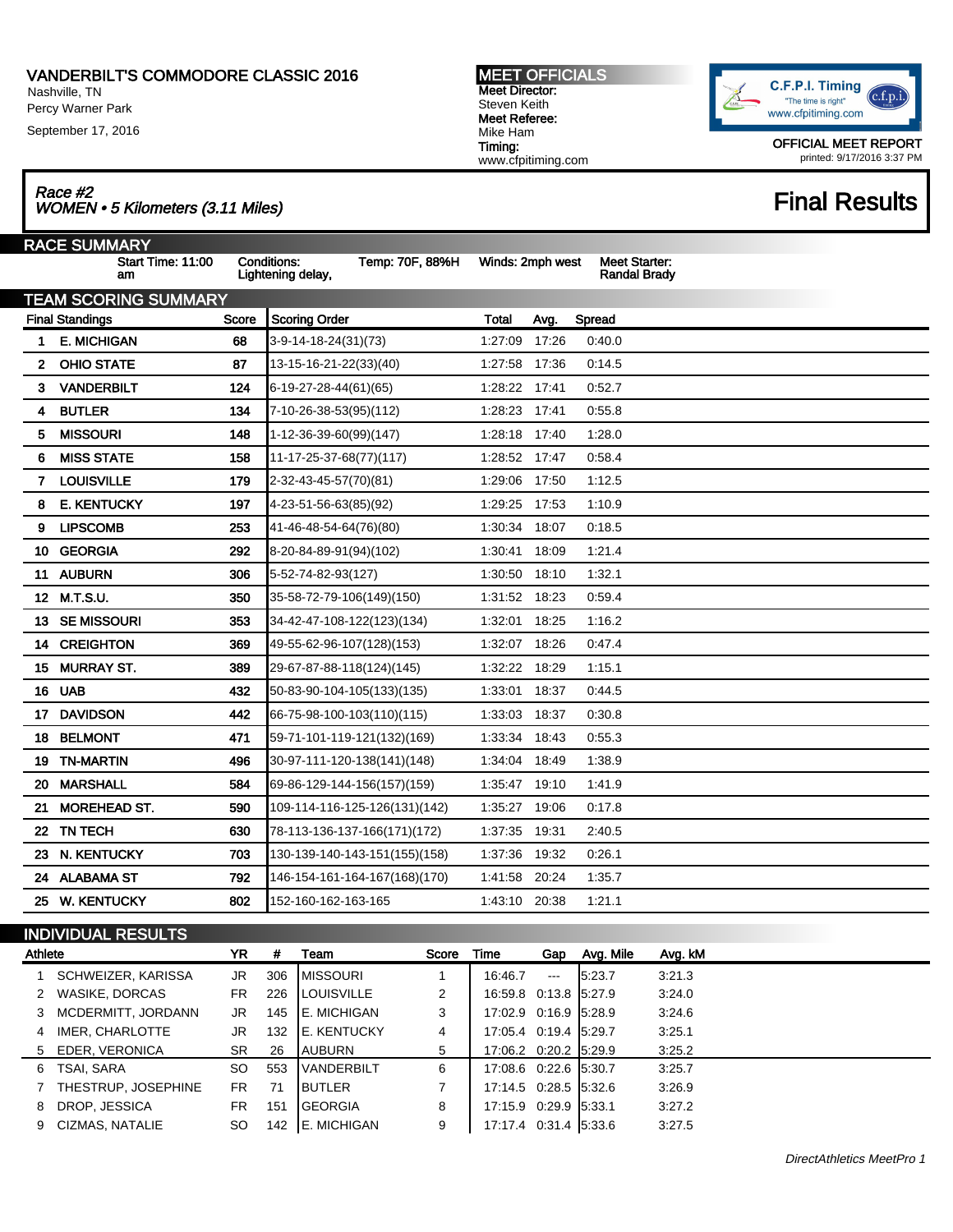Nashville, TN

Percy Warner Park

September 17, 2016

Race #2 Race #2<br>WOMEN • 5 Kilometers (3.11 Miles) Final Results

| <b>MEET OFFICIALS</b> |
|-----------------------|
| Meet Director:        |
| Steven Keith          |
| Meet Referee:         |
| Mike Ham              |
| Timing:               |
| www.cfpitiming.com    |



OFFICIAL MEET REPORT printed: 9/17/2016 3:37 PM

## INDIVIDUAL RESULTS (cont'd) Athlete YR # Team Score Time Gap Avg. Mile Avg. kM TURNER, KATHERINE SR 72 BUTLER 10 17:19.2 0:33.2 5:34.1 3:27.8 PRICE, RHIANWEDD SR 280 MISS STATE 11 17:20.1 0:34.1 5:34.4 3:28.0 MELLO, NICOLE SR 305 MISSOURI 12 17:24.1 0:38.1 5:35.7 3:28.8 KANNEY, SARAH SO 412 OHIO STATE 13 17:28.4 0:42.4 5:37.1 3:29.7 WYNS, JENNA JR 147 E. MICHIGAN 14 17:28.6 0:42.6 5:37.2 3:29.7 STOODLEY, EMILY SO 418 OHIO STATE 15 17:30.1 0:44.1 5:37.6 3:30.0 SANIEL-BANREY, LILLY SO 417 OHIO STATE 16 17:33.9 0:47.9 5:38.9 3:30.8 FAIR, SHANNON SO 275 MISS STATE 17 17:34.8 0:48.8 5:39.1 3:30.9 BOGDANOVA, ALSU SR 140 E. MICHIGAN 18 17:36.9 0:50.9 5:39.8 3:31.4 CRISCIONE, MADDIE JR 545 VANDERBILT 19 17:38.2 0:52.2 5:40.3 3:31.6 DROP, SAMANTHA FR 152 GEORGIA 20 17:39.6 0:53.6 5:40.7 3:31.9 NICHOLS, ABBY FR 415 OHIO STATE 21 17:42.6 0:56.6 5:41.7 3:32.5 STUDEBAKER, LAINEY FR 419 OHIO STATE 22 17:42.8 0:56.8 5:41.7 3:32.6 KIBORUS, LILIAN FR 133 E. KENTUCKY 23 17:42.9 0:56.9 5:41.7 3:32.6 MEYERS, SYDNEY SO 146 E. MICHIGAN 24 17:42.9 0:56.9 5:41.8 3:32.6 HEHR, ANTONIA SO 276 MISS STATE 25 17:43.6 0:57.6 5:42.0 3:32.7 ANDERSON, OLIVIA SR 63 BUTLER 26 17:43.9 0:57.9 5:42.1 3:32.8 27 ANDERSON, REAGAN SR 542 VANDERBILT 27 17:45.4 0:59.4 5:42.6 3:33.1 HUEBNER, MEGAN JR 548 VANDERBILT 28 17:48.3 1:02.3 5:43.5 3:33.7 KORIR, VALLERY SO 366 MURRAY ST. 29 17:49.4 1:03.4 5:43.9 3:33.9 ASIPAN, ANN SR 493 TN-MARTIN 30 17:49.8 1:03.8 5:44.0 3:33.9 GALLEIN, SOFIE SR 143 E. MICHIGAN (31) 17:50.6 1:04.6 5:44.2 3:34.1 DAVIS, BAILEY JR 219 LOUISVILLE 32 17:51.8 1:05.8 5:44.6 3:34.3 LEHNHART, RACHEL SO 414 OHIO STATE (33) 17:52.1 1:06.1 5:44.7 3:34.4 SHEA, KAITLYN SO 444 SE MISSOURI 34 17:53.4 1:07.4 5:45.1 3:34.7 MAINA, HANNAH SR 244 M.T.S.U. 35 17:54.3 1:08.3 5:45.4 3:34.9 FISCHER, KAITLYN JR 300 MISSOURI 36 17:54.5 1:08.5 5:45.5 3:34.9 37 PETERSON, STEPHANIE FR 278 MISS STATE 37 17:54.6 1:08.6 5:45.5 3:34.9 WESTERHOFF, MADDIE JR 74 BUTLER 38 17:55.4 1:09.4 5:45.8 3:35.1 ADELSBERGER, TEYLAR SR 298 MISSOURI 39 17:57.4 1:11.4 5:46.4 3:35.5 PASSWATER, JESSICA SO 416 OHIO STATE (40) 17:57.5 1:11.5 5:46.4 3:35.5 LARSON, SALLY SR 186 LIPSCOMB 41 17:57.8 1:11.8 5:46.5 3:35.6 PARKS, MEGAN SR 443 SE MISSOURI 42 17:57.8 1:11.8 5:46.6 3:35.6 WEBER, RACHEL SR 420 OHIO STATE - 17:58.7 1:12.7 5:46.8 3:35.7 ROSS, MIA JR 225 LOUISVILLE 43 17:59.7 1:13.7 5:47.2 3:35.9 GRISBAUM, DEVON SO 547 VANDERBILT 44 18:01.2 1:15.2 5:47.6 3:36.2 WILSON, AURILLA SO 227 LOUISVILLE 45 18:02.4 1:16.4 5:48.0 3:36.5 KINGMA, BROOKE SO 185 LIPSCOMB 46 18:02.8 1:16.8 5:48.2 3:36.6 ATKINSON, BRITTANY SO 410 OHIO STATE - 18:02.8 1:16.8 5:48.2 3:36.6 49 LEAHY, DEVON FR 413 OHIO STATE - 18:04.4 1:18.4 5:48.7 3:36.9 O'BRIEN, SYDNEY JR 441 SE MISSOURI 47 18:05.1 1:19.1 5:48.9 3:37.0 FRANKLIN, AVERY JR 179 LIPSCOMB 48 18:06.0 1:20.0 5:49.2 3:37.2 MARTIN, EMILY SO 90 CREIGHTON 49 18:06.9 1:20.9 5:49.5 3:37.4 53 EVANS, REBECCA JR 516 UAB 50 18:07.8 1:21.8 5:49.8 3:37.6 SCOTT, CIARA JR 135 E. KENTUCKY 51 18:09.0 1:23.0 5:50.1 3:37.8 NELSON, ANNA JR 32 AUBURN 52 18:09.1 1:23.1 5:50.2 3:37.8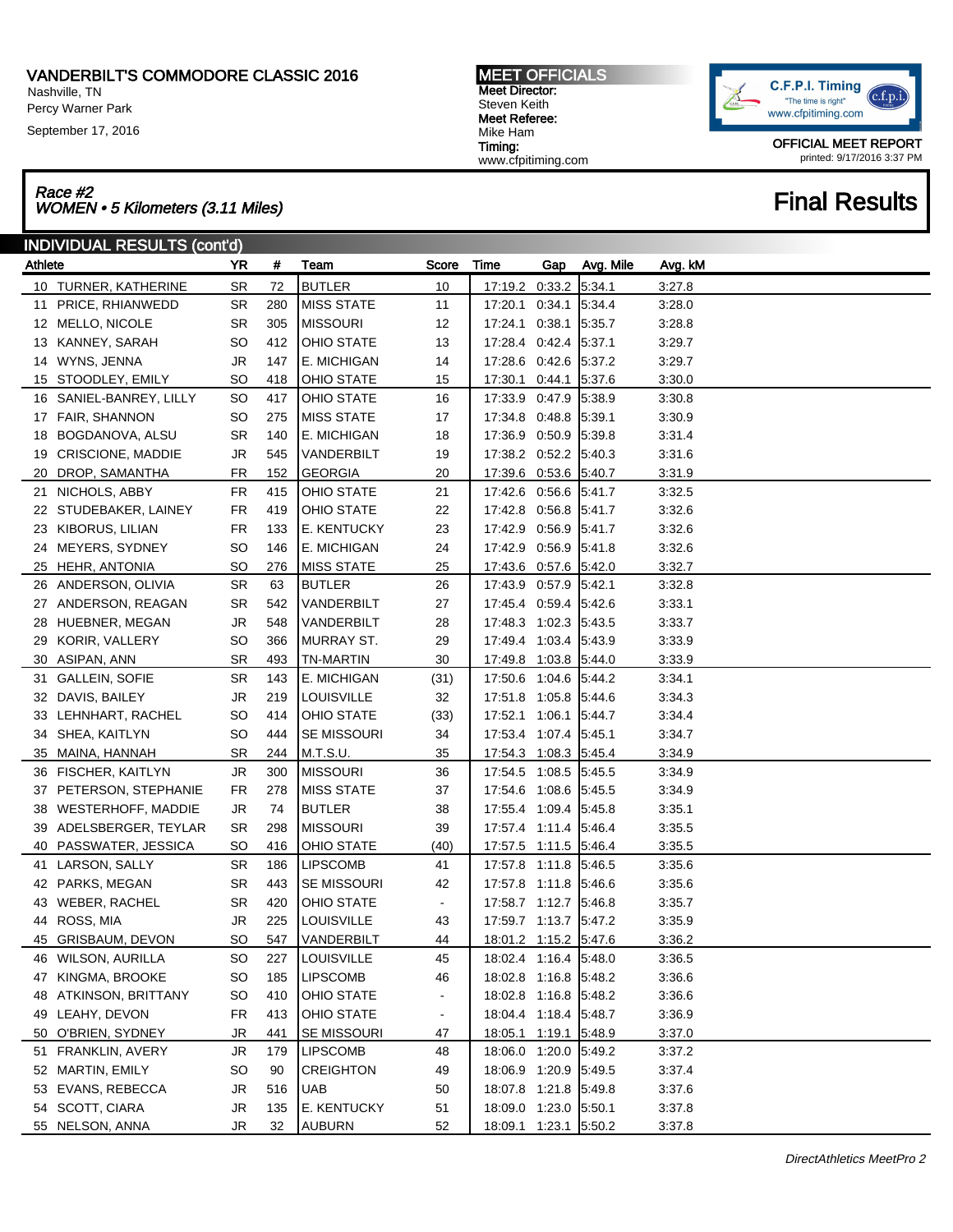Nashville, TN Percy Warner Park

September 17, 2016

MEET OFFICIALS Meet Director: Steven Keith Meet Referee: Mike Ham Timing: www.cfpitiming.com

C.F.P.I. Timing  $c.f.p.i$ "The time is right" www.cfpitiming.com

> OFFICIAL MEET REPORT printed: 9/17/2016 3:37 PM

# Race #2<br>WOMEN • 5 Kilometers (3.11 Miles) Final Results

|         | <b>INDIVIDUAL RESULTS (cont'd)</b> |           |     |                   |                |                       |     |           |         |  |
|---------|------------------------------------|-----------|-----|-------------------|----------------|-----------------------|-----|-----------|---------|--|
| Athlete |                                    | <b>YR</b> | #   | Team              | Score          | Time                  | Gap | Avg. Mile | Avg. kM |  |
|         | 56 JOHNSON, KRISTEN                | FR        | 65  | <b>BUTLER</b>     | 53             | 18:10.2 1:24.2        |     | 5:50.5    | 3:38.0  |  |
|         | 57 BALL, BARBARA LEE               | SR        | 173 | <b>LIPSCOMB</b>   | 54             | 18:10.7 1:24.7 5:50.7 |     |           | 3:38.1  |  |
| 58      | MILLER, VANESSA                    | SR        | 91  | <b>CREIGHTON</b>  | 55             | 18:10.7 1:24.7 5:50.7 |     |           | 3:38.1  |  |
| 59      | GRAMS, MEGGAN                      | SO        | 130 | E. KENTUCKY       | 56             | 18:11.1 1:25.1        |     | 5:50.8    | 3:38.2  |  |
| 60      | BEERY, BAILEY                      | FR        | 218 | <b>LOUISVILLE</b> | 57             | 18:12.3 1:26.3 5:51.2 |     |           | 3:38.5  |  |
|         | 61 ABU, AGNES                      | SO        | 237 | M.T.S.U.          | 58             | 18:12.4 1:26.4        |     | 5:51.2    | 3:38.5  |  |
|         | 62 HUTTON, BIRDIE                  |           | 382 | UNATTACHED        | $\blacksquare$ | 18:12.9 1:26.9        |     | 5:51.4    | 3:38.6  |  |
| 63      | <b>SCHARDT, KORTNEY</b>            | FR        | 51  | <b>BELMONT</b>    | 59             | 18:13.5 1:27.5        |     | 5:51.6    | 3:38.7  |  |
|         | 64 ATKINSON, ELLYN                 | JR        | 299 | <b>MISSOURI</b>   | 60             | 18:14.7 1:28.7        |     | 5:52.0    | 3:38.9  |  |
|         | 65 STRUCK, MAILIN                  | FR        | 552 | VANDERBILT        | (61)           | 18:15.0 1:29.0 5:52.1 |     |           | 3:39.0  |  |
|         | 66 PAULE, MEGAN                    | <b>SO</b> | 94  | <b>CREIGHTON</b>  | 62             | 18:15.2 1:29.2 5:52.1 |     |           | 3:39.0  |  |
|         | 67 YOST, HALEY                     | JR        | 137 | E. KENTUCKY       | 63             | 18:16.3 1:30.3 5:52.5 |     |           | 3:39.2  |  |
| 68      | <b>KEMPER, KACEY</b>               | <b>JR</b> | 184 | <b>LIPSCOMB</b>   | 64             | 18:16.3 1:30.3        |     | 5.52.5    | 3:39.3  |  |
| 69      | MOFFETT, LAUREN                    | FR        | 551 | VANDERBILT        | (65)           | 18:16.9 1:30.9        |     | 5:52.7    | 3:39.4  |  |
| 70      | CATE, SUSANNAH                     | FR        | 110 | <b>DAVIDSON</b>   | 66             | 18:18.3 1:32.3        |     | 5:53.1    | 3:39.6  |  |
|         | 71 SWENSON, MASON                  | <b>FR</b> | 371 | MURRAY ST.        | 67             | 18:18.3 1:32.3        |     | 5:53.1    | 3:39.7  |  |
|         | 72 MEYDRICH, MIA                   | JR        | 277 | <b>MISS STATE</b> | 68             | 18:18.5 1:32.5        |     | 5:53.2    | 3:39.7  |  |
| 73      | COOK, ADRIANA                      | <b>SO</b> | 255 | <b>MARSHALL</b>   | 69             | 18:19.3 1:33.3        |     | 5:53.5    | 3:39.8  |  |
|         | 74 GOSSER, CAROLINE                | SO        | 221 | <b>LOUISVILLE</b> | (70)           | 18:20.0 1:34.0        |     | 5:53.7    | 3:40.0  |  |
| 75      | DENTON, HANNAH                     | SR        | 47  | <b>BELMONT</b>    | 71             | 18:20.9 1:34.9        |     | 5:54.0    | 3:40.2  |  |
|         | 76 ANENO, SUSAN                    | <b>FR</b> | 238 | M.T.S.U.          | 72             | 18:21.1 1:35.1        |     | 5:54.0    | 3:40.2  |  |
| 77      | <b>BRANHAM, REBEKAH</b>            | SO        | 141 | E. MICHIGAN       | (73)           | 18:23.5 1:37.5        |     | 5.54.8    | 3:40.7  |  |
| 78      | DEFLER, KENZLEY                    | SO        | 25  | AUBURN            | 74             | 18:24.6 1:38.6        |     | 5.55.2    | 3:40.9  |  |
|         | 79 SEARS, SARAH                    | JR        | 117 | <b>DAVIDSON</b>   | 75             | 18:27.5 1:41.5        |     | 5:56.1    | 3:41.5  |  |
| 80      | BRENNER, COURTNEY                  | FR        | 174 | <b>LIPSCOMB</b>   | (76)           | 18:27.7 1:41.7        |     | 5:56.2    | 3:41.5  |  |
|         | 81 WILLETTE, KAITLYN               |           | 422 | <b>OHIO STATE</b> | $\blacksquare$ | 18:29.6 1:43.6        |     | 5.56.8    | 3:41.9  |  |
| 82      | TUCKER, EMMA                       | FR        | 283 | <b>MISS STATE</b> | (77)           | 18:29.6 1:43.6        |     | 5.56.8    | 3:41.9  |  |
| 83      | HUTTON, GINGER                     | SO        | 549 | VANDERBILT        | $\blacksquare$ | 18:29.7 1:43.7        |     | 5:56.8    | 3:41.9  |  |
| 84      | RENNICK, MICAYLA                   | <b>JR</b> | 480 | TN TECH           | 78             | 18:30.2 1:44.2        |     | 5:57.0    | 3:42.0  |  |
|         | 85 CHERUIYOT, RHEMA                | JR        | 239 | M.T.S.U.          | 79             | 18:30.3 1:44.3 5:57.0 |     |           | 3:42.1  |  |
|         | 86 OETTING, GRACE                  | <b>SO</b> | 188 | <b>LIPSCOMB</b>   | (80)           | 18:31.2 1:45.2 5:57.3 |     |           | 3:42.2  |  |
|         | 87 WRIGHT, ABIGAIL                 | SO        | 228 | LOUISVILLE        | (81)           | 18:31.3 1:45.3 5:57.3 |     |           | 3:42.3  |  |
| 88      | GIVENS, SUSAN RACHEL               | SR        | 28  | <b>AUBURN</b>     | 82             | 18:31.9 1:45.9        |     | 5.57.5    | 3:42.4  |  |
| 89      | LIVETT, SARAH                      | <b>SR</b> | 519 | <b>UAB</b>        | 83             | 18:32.0 1:46.0        |     | 5.57.5    | 3:42.4  |  |
|         | 90 BRANCH, HAILEY                  | SO        | 149 | <b>GEORGIA</b>    | 84             | 18:32.8 1:46.8 5:57.8 |     |           | 3:42.6  |  |
|         | 91 BOSCHAN, LUISA                  | JR        | 128 | E. KENTUCKY       | (85)           | 18:33.0 1:47.0 5:57.9 |     |           | 3:42.6  |  |
| 92      | PORTER, ANDREA                     | SR        | 260 | <b>MARSHALL</b>   | 86             | 18:33.2 1:47.2 5:57.9 |     |           | 3:42.6  |  |
| 93      | NOSER, CLAIRE                      | <b>SR</b> | 223 | <b>LOUISVILLE</b> | $\blacksquare$ | 18:33.6 1:47.6 5:58.1 |     |           | 3:42.7  |  |
| 94      | PRIDDY, REBEKAH                    | SO        | 369 | MURRAY ST.        | 87             | 18:34.4 1:48.4 5:58.3 |     |           | 3:42.9  |  |
| 95      | SMITH, MEAGAN                      | JR.       | 370 | <b>MURRAY ST.</b> | 88             | 18:34.5 1:48.5 5:58.4 |     |           | 3:42.9  |  |
|         | 96 RAGSDALE, BREANNA               | SO        | 157 | <b>GEORGIA</b>    | 89             | 18:35.4 1:49.4 5:58.6 |     |           | 3:43.1  |  |
| 97      | DOUCET, BRIDGETTE                  | SO        | 176 | <b>LIPSCOMB</b>   | $\blacksquare$ | 18:35.4 1:49.4 5:58.6 |     |           | 3:43.1  |  |
| 98      | GENNOCRO, ADAIR                    | JR.       | 220 | <b>LOUISVILLE</b> | $\blacksquare$ | 18:36.0 1:50.0        |     | 5:58.8    | 3:43.2  |  |
| 99      | DROUIN, EMILY                      | JR.       | 515 | <b>UAB</b>        | 90             | 18:36.8 1:50.8        |     | 5:59.1    | 3:43.4  |  |
|         | 100 GREEN, MORGAN                  | JR        | 153 | <b>GEORGIA</b>    | 91             | 18:37.3 1:51.3 5:59.2 |     |           | 3:43.5  |  |
|         | 101 CHERUIYOT, GLADYS              | SO        | 129 | E. KENTUCKY       | (92)           | 18:37.9 1:51.9 5:59.4 |     |           | 3:43.6  |  |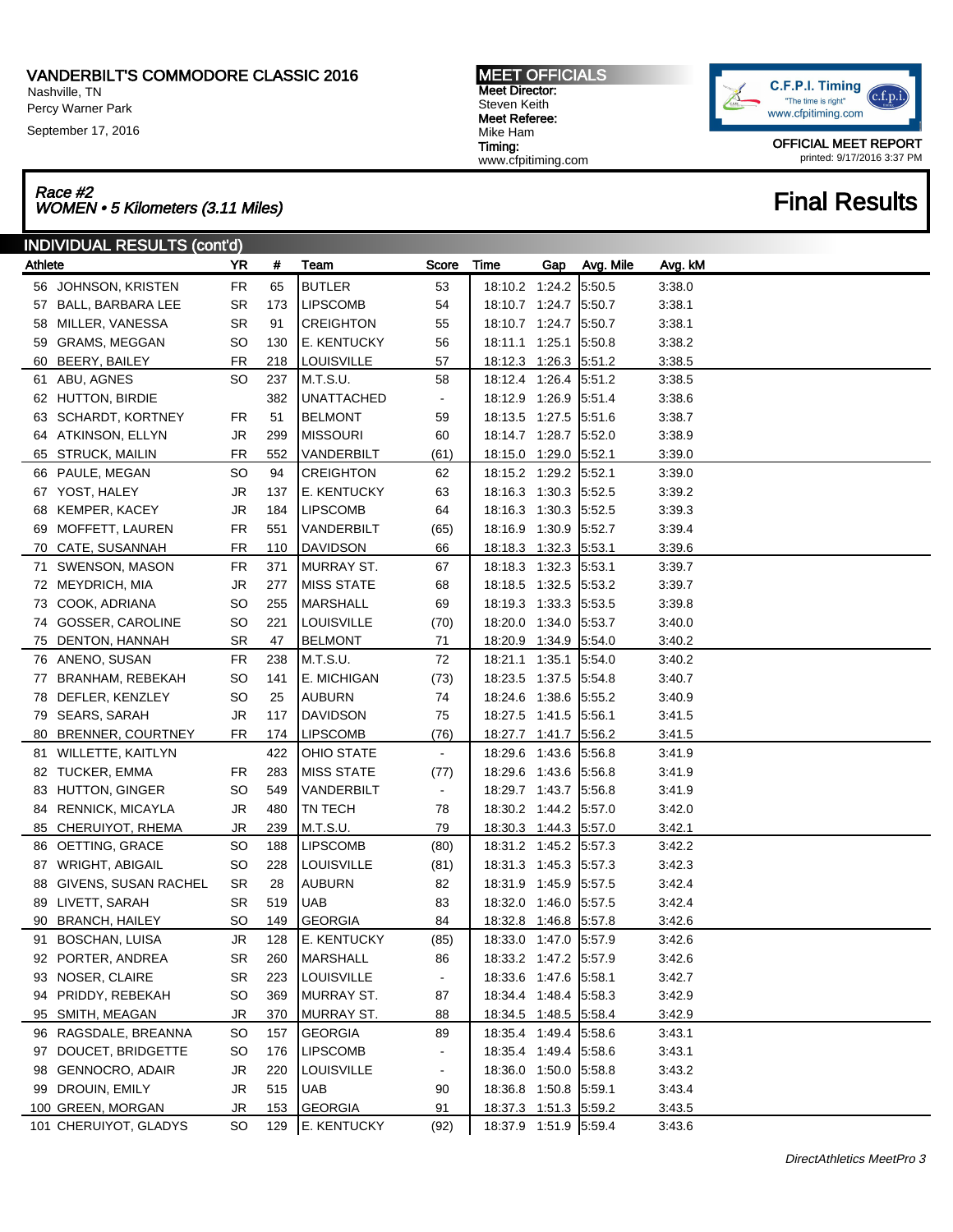Nashville, TN Percy Warner Park

September 17, 2016

### MEET OFFICIALS Meet Director: Steven Keith Meet Referee: Mike Ham Timing: www.cfpitiming.com



OFFICIAL MEET REPORT printed: 9/17/2016 3:37 PM

## Race #2<br>WOMEN • 5 Kilometers (3.11 Miles) Final Results

| <b>INDIVIDUAL RESULTS (cont'd)</b> |           |     |                    |                              |                       |     |           |         |  |
|------------------------------------|-----------|-----|--------------------|------------------------------|-----------------------|-----|-----------|---------|--|
| Athlete                            | <b>YR</b> | #   | Team               | Score                        | Time                  | Gap | Avg. Mile | Avg. kM |  |
| 102 OWENS, HANNAH                  | SO        | 189 | <b>LIPSCOMB</b>    | $\blacksquare$               | 18:38.0 1:52.0        |     | 5:59.5    | 3:43.6  |  |
| 103 STEVENS, EMILY                 | SR        | 34  | <b>AUBURN</b>      | 93                           | 18:38.3 1:52.3        |     | 5:59.6    | 3:43.6  |  |
| 104 SUMNER, LAUREL                 | JR        | 158 | <b>GEORGIA</b>     | (94)                         | 18:38.9 1:52.9        |     | 5:59.8    | 3:43.8  |  |
| 105 WEATHERFORD, COLLEEN           | SR        | 73  | <b>BUTLER</b>      | (95)                         | 18:39.6 1:53.6        |     | 6:00.0    | 3:43.9  |  |
| 106 KAMMERER, ADRIANA              | SO        | 89  | <b>CREIGHTON</b>   | 96                           | 18:39.9 1:53.9        |     | 6:00.1    | 3:44.0  |  |
| 107 MARTIN, KARA                   | FR        | 501 | <b>TN-MARTIN</b>   | 97                           | 18:40.9 1:54.9        |     | 6:00.4    | 3:44.2  |  |
| 108 BENZTLEY, DANIELLE             | JR        | 139 | E. MICHIGAN        | $\overline{\phantom{a}}$     | 18:41.9 1:55.9        |     | 6:00.7    | 3:44.4  |  |
| 109 SHEFFIELD, LAUREL              | JR        | 118 | <b>DAVIDSON</b>    | 98                           | 18:42.2 1:56.2        |     | 6:00.8    | 3:44.4  |  |
| 110 HALAMICEK, VALESKA             | JR        | 302 | <b>MISSOURI</b>    | (99)                         | 18:43.4 1:57.4 6:01.2 |     |           | 3:44.7  |  |
| 111 ZEITZ, MADISON                 | <b>SR</b> | 138 | E. KENTUCKY        | $\blacksquare$               | 18:45.4 1:59.4 6:01.8 |     |           | 3:45.1  |  |
| 112 BATES, HAYDEN                  | SR        | 108 | <b>DAVIDSON</b>    | 100                          | 18:45.8 1:59.8        |     | 6:02.0    | 3:45.2  |  |
| 113 WEEMS, KIERA                   | JR        | 52  | <b>BELMONT</b>     | 101                          | 18:46.5 2:00.5        |     | 6:02.2    | 3:45.3  |  |
| 114 KRIEGSHAUSER, COURTN           | SR.       | 550 | VANDERBILT         | ۰                            | 18:47.1 2:01.1        |     | 6:02.4    | 3:45.4  |  |
| 115 LIPPITT, ADDY                  | SO        | 155 | <b>GEORGIA</b>     | (102)                        | 18:48.0 2:02.0 6:02.7 |     |           | 3:45.6  |  |
| 116 TURNER, CAROLINE               | <b>SR</b> | 119 | <b>DAVIDSON</b>    | 103                          | 18:49.0 2:03.0        |     | 6:03.0    | 3:45.8  |  |
| 117 CARTER, MEAGEN                 | <b>SR</b> | 527 | <b>UNATTACHED</b>  | $\overline{\phantom{a}}$     | 18:49.1 2:03.1        |     | 6:03.0    | 3:45.8  |  |
| 118 TUM, ANN                       | SR        | 136 | E. KENTUCKY        | $\overline{\phantom{a}}$     | 18:51.1 2:05.1        |     | 6:03.7    | 3:46.2  |  |
| 119 NORTHROP, KATE                 | JR        | 156 | <b>GEORGIA</b>     | $\overline{\phantom{a}}$     | 18:51.4 2:05.4        |     | 6:03.8    | 3:46.3  |  |
| 120 COFFIN, HANNAH                 | SR        | 513 | <b>UAB</b>         | 104                          | 18:51.6 2:05.6 6:03.9 |     |           | 3:46.3  |  |
| 121 WILES, CLAIRE                  | <b>SO</b> | 421 | <b>OHIO STATE</b>  | $\blacksquare$               | 18:52.2 2:06.2 6:04.0 |     |           | 3:46.4  |  |
| 122 ROUGHSEDGE, VICTORIA           | FR        | 524 | <b>UAB</b>         | 105                          | 18:52.2 2:06.2 6:04.1 |     |           | 3:46.4  |  |
| 123 KIPTEBENY, JOSEPHINE           | SR        | 243 | M.T.S.U.           | 106                          | 18:53.7 2:07.7 6:04.5 |     |           | 3:46.7  |  |
| 124 MIMMACK, GRACE                 | JR        | 92  | <b>CREIGHTON</b>   | 107                          | 18:54.3 2:08.3        |     | 6:04.7    | 3:46.8  |  |
| 125 SUMNER, ANGIE                  | JR        | 445 | <b>SE MISSOURI</b> | 108                          | 18:54.9 2:08.9 6:04.9 |     |           | 3:47.0  |  |
| 126 MORRIS, ALEX                   | <b>SR</b> | 335 | MOREHEAD ST.       | 109                          | 18:56.2 2:10.2 6:05.3 |     |           | 3:47.2  |  |
| 127 MCKINNEY, PAIGE                | FR        | 114 | <b>DAVIDSON</b>    | (110)                        | 18:57.2 2:11.2 6:05.6 |     |           | 3:47.4  |  |
| 128 WILSON, CHERIE                 | SO        | 504 | <b>TN-MARTIN</b>   | 111                          | 18:58.0 2:12.0        |     | 6:05.9    | 3:47.6  |  |
| 129 MCCABE, CLARE                  | FR        | 68  | <b>BUTLER</b>      | (112)                        | 18:58.0 2:12.0        |     | 6:05.9    | 3:47.6  |  |
| 130 KNOLL, ALLIE                   | SO        | 144 | E. MICHIGAN        | $\blacksquare$               | 18:58.8 2:12.8 6:06.2 |     |           | 3:47.8  |  |
| 131 YUE, TIFFANY                   | FR        | 160 | <b>GEORGIA</b>     | $\blacksquare$               | 18:59.0 2:13.0        |     | 6:06.2    | 3:47.8  |  |
| 132 BRANDT, SARAH                  | SR        | 474 | <b>TN TECH</b>     | 113                          | 18:59.3 2:13.3        |     | 6:06.3    | 3:47.9  |  |
| 133 BUTLER, MACKENZIE              | <b>SR</b> | 325 | MOREHEAD ST.       | 114                          | 19:01.0 2:15.0        |     | 6.06.9    | 3:48.2  |  |
| 134 PONTHIER, SIERRA               | JR        | 116 | <b>DAVIDSON</b>    | (115)                        | 19:01.3 2:15.3        |     | 6:07.0    | 3:48.3  |  |
| 135 DORN, ABBIGAIL                 | FR        | 329 | MOREHEAD ST.       | 116                          | 19:02.0 2:16.0 6:07.2 |     |           | 3:48.4  |  |
| 136 TERP, KRISTY                   | <b>SO</b> | 282 | <b>MISS STATE</b>  | (117)                        | 19:03.8 2:17.8 6:07.8 |     |           | 3:48.8  |  |
| 137 MUTAI, IDA                     | SO        | 367 | MURRAY ST.         | 118                          | 19:04.5 2:18.5 6:08.0 |     |           | 3:48.9  |  |
| 138 LAX, SIERRA                    | FR        | 50  | <b>BELMONT</b>     | 119                          | 19:04.6 2:18.6        |     | 6:08.0    | 3:48.9  |  |
| 139 BUSTAMANTE, REAGAN             | FR        | 544 | VANDERBILT         | $\blacksquare$               | 19:05.5 2:19.5 6:08.3 |     |           | 3:49.1  |  |
| 140 MARTIN, AMELIA                 | JR        | 500 | <b>TN-MARTIN</b>   | 120                          | 19:06.1 2:20.1        |     | 6:08.5    | 3:49.2  |  |
| 141 TAVANI, GRACE                  |           | 159 | <b>GEORGIA</b>     | $\blacksquare$               | 19:06.3 2:20.3        |     | 6:08.6    | 3:49.3  |  |
| 142 WALLACE, ALEX                  | FR        | 285 | <b>MISS STATE</b>  | $\blacksquare$               | 19:06.7 2:20.7 6:08.7 |     |           | 3:49.3  |  |
| 143 FEITEN, HANNAH                 | JR        | 178 | <b>LIPSCOMB</b>    | $\qquad \qquad \blacksquare$ | 19:06.8 2:20.8        |     | 6:08.7    | 3:49.4  |  |
| 144 MILLS, SOPHIA                  | SO        | 115 | DAVIDSON           | $\blacksquare$               | 19:08.7 2:22.7 6:09.3 |     |           | 3:49.7  |  |
| 145 SMITH, ASHA                    |           | 193 | <b>LIPSCOMB</b>    | $\overline{\phantom{a}}$     | 19:08.7 2:22.7 6:09.3 |     |           | 3:49.7  |  |
| 146 FOSTER, MOLLY                  | <b>SR</b> | 48  | <b>BELMONT</b>     | 121                          | 19:08.7 2:22.7 6:09.3 |     |           | 3:49.7  |  |
| 147 DICKEY, CAROLINE               | SO.       |     | 150 GEORGIA        | $\blacksquare$               | 19:09.0 2:23.0 6:09.5 |     |           | 3:49.8  |  |
|                                    |           |     |                    |                              |                       |     |           |         |  |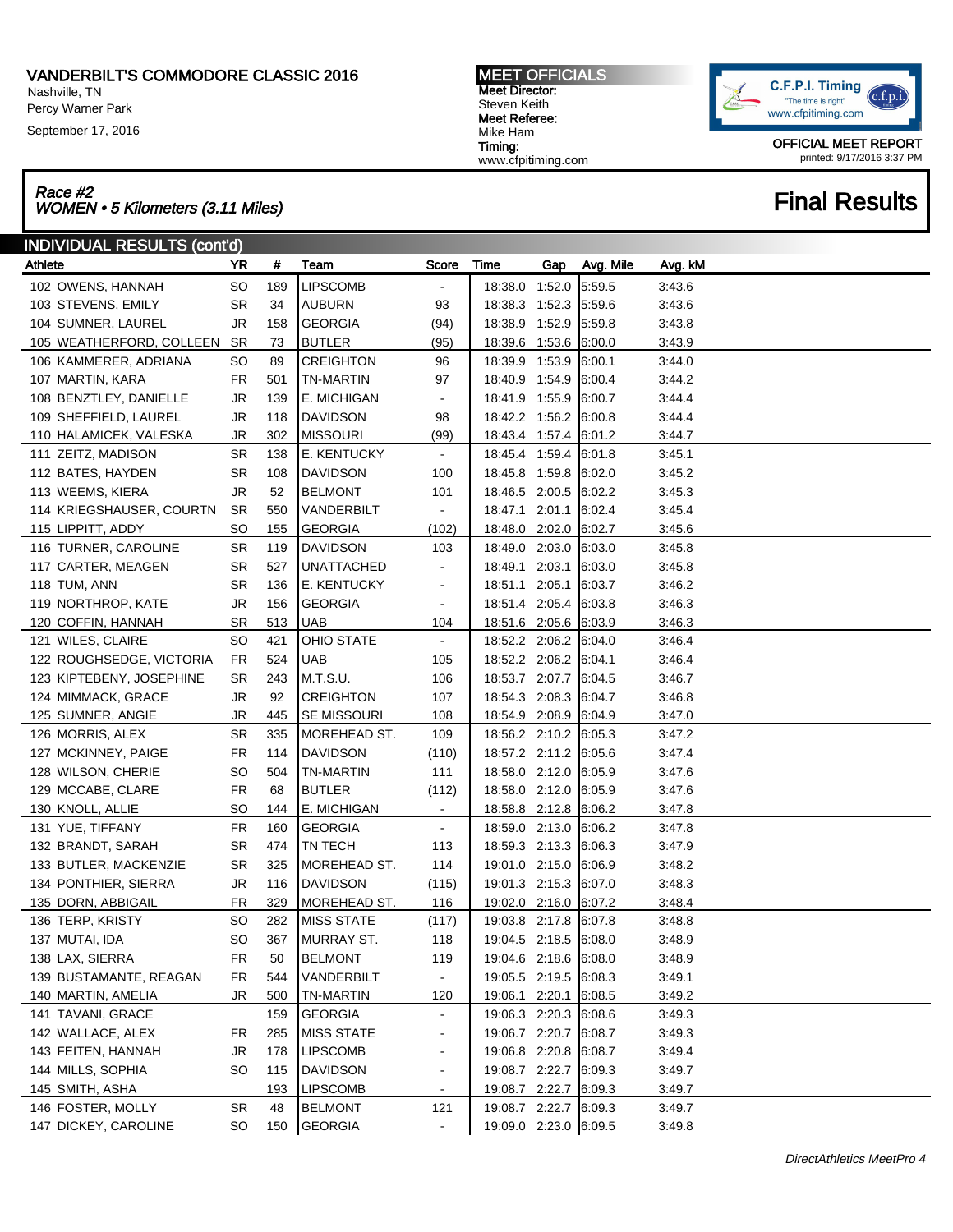Nashville, TN

Percy Warner Park

September 17, 2016

## Race #2<br>WOMEN • 5 Kilometers (3.11 Miles) Final Results

| INDIVIDUAL RESULTS (cont'd) |           |     |                    |                |                       |     |           |         |  |  |
|-----------------------------|-----------|-----|--------------------|----------------|-----------------------|-----|-----------|---------|--|--|
| Athlete                     | YR.       | #   | Team               | Score          | Time                  | Gap | Avg. Mile | Avg. kM |  |  |
| 148 MATHIEU, JEANNETTE      |           | 383 | <b>UNATTACHED</b>  | $\blacksquare$ | 19:09.3 2:23.3        |     | 6:09.5    | 3:49.8  |  |  |
| 149 KOPPLIN, NATALIE        | SO        | 439 | SE MISSOURI        | 122            | 19:09.6 2:23.6        |     | 6:09.6    | 3:49.9  |  |  |
| 150 GEORGE, ANDREA          | JR        | 436 | <b>SE MISSOURI</b> | (123)          | 19:09.7 2:23.7        |     | 6.09.7    | 3:49.9  |  |  |
| 151 HESTER, ALI             | <b>SR</b> | 364 | <b>MURRAY ST.</b>  | (124)          | 19:11.7 2:25.7        |     | 6:10.3    | 3:50.3  |  |  |
| 152 RADENHAUSEN, LAUREN     | FR        | 224 | <b>LOUISVILLE</b>  | $\blacksquare$ | 19:12.4 2:26.4        |     | 6:10.5    | 3:50.5  |  |  |
| 153 CUNNINGHAM, CAITLIN     | <b>FR</b> | 328 | MOREHEAD ST.       | 125            | 19:13.2 2:27.2        |     | 6:10.8    | 3:50.6  |  |  |
| 154 GREENWELL, KANSAS       | <b>SO</b> | 331 | MOREHEAD ST.       | 126            | 19:13.9 2:27.9        |     | 6:11.0    | 3:50.8  |  |  |
| 155 KENNEDY, CLAIRE         | <b>SR</b> | 29  | <b>AUBURN</b>      | (127)          | 19:14.3 2:28.3        |     | 6:11.2    | 3:50.9  |  |  |
| 156 ALTMAIER, ALEXIS        | <b>SO</b> | 85  | <b>CREIGHTON</b>   | (128)          | 19:15.2 2:29.2        |     | 6:11.4    | 3:51.0  |  |  |
| 157 CHEESEMAN, ALLISON      | <b>JR</b> | 111 | DAVIDSON           | $\blacksquare$ | 19:17.4 2:31.4        |     | 6:12.1    | 3:51.5  |  |  |
| 158 MITCHELL, MIKAELA       | <b>FR</b> | 259 | MARSHALL           | 129            | 19:18.3 2:32.3        |     | 6:12.4    | 3:51.6  |  |  |
| 159 SPERRY, KATIE           | <b>JR</b> | 194 | LIPSCOMB           | $\blacksquare$ | 19:18.4 2:32.4        |     | 6:12.5    | 3:51.7  |  |  |
| 160 TOBLER, HANNAH          | <b>SO</b> | 398 | N. KENTUCKY        | 130            | 19:18.7 2:32.7        |     | 6:12.6    | 3:51.7  |  |  |
| 161 CORONA-LUNA, GLORIA     | <b>SO</b> | 327 | MOREHEAD ST.       | (131)          | 19:18.8 2:32.8        |     | 6:12.6    | 3:51.7  |  |  |
| 162 BRAUER, MARIA           | FR        | 45  | <b>BELMONT</b>     | (132)          | 19:18.8 2:32.8        |     | 6:12.6    | 3:51.8  |  |  |
| 163 HINDS, JENNA            | FR        | 517 | <b>UAB</b>         | (133)          | 19:19.1 2:33.1        |     | 6:12.7    | 3:51.8  |  |  |
| 164 MOHRMANN, DANIELLE      | FR        | 440 | <b>SE MISSOURI</b> | (134)          | 19:19.9 2:33.9        |     | 6:12.9    | 3:52.0  |  |  |
| 165 LOSITO, CLARE           |           | 187 | <b>LIPSCOMB</b>    | $\blacksquare$ | 19:23.3 2:37.3 6:14.0 |     |           | 3:52.7  |  |  |
| 166 MARTINEZ, SERENA        | FR        | 520 | <b>UAB</b>         | (135)          | 19:23.8 2:37.8        |     | 6:14.2    | 3:52.7  |  |  |
| 167 MURRAY, PURITY          | SR        | 479 | <b>TN TECH</b>     | 136            | 19:26.5 2:40.5        |     | 6:15.1    | 3:53.3  |  |  |
| 168 STORMS, JENNA           | <b>SO</b> | 482 | TN TECH            | 137            | 19:28.2 2:42.2        |     | 6:15.6    | 3:53.6  |  |  |
| 169 WILSON, CHANTAL         | <b>SO</b> | 503 | TN-MARTIN          | 138            | 19:28.6 2:42.6        |     | 6:15.7    | 3:53.7  |  |  |
| 170 FLAIRTY, JENNAH         | <b>SO</b> | 392 | N. KENTUCKY        | 139            | 19:29.5 2:43.5        |     | 6:16.0    | 3:53.9  |  |  |
| 171 SVEC, RENEE             | <b>FR</b> | 395 | N. KENTUCKY        | 140            | 19:29.8 2:43.8        |     | 6:16.1    | 3:53.9  |  |  |
| 172 EDMONDS, EMMA           | FR        | 495 | <b>TN-MARTIN</b>   | (141)          | 19:32.6 2:46.6        |     | 6:17.0    | 3:54.5  |  |  |
| 173 BAILEY, HANNAH          | <b>SR</b> | 323 | MOREHEAD ST.       | (142)          | 19:32.8 2:46.8        |     | 6:17.1    | 3:54.6  |  |  |
| 174 BURROWS, KELLY          | <b>SR</b> | 390 | N. KENTUCKY        | 143            | 19:33.2 2:47.2        |     | 6:17.2    | 3:54.6  |  |  |
| 175 OVERBY, EILISH          | <b>JR</b> | 442 | <b>SE MISSOURI</b> | $\blacksquare$ | 19:34.0 2:48.0        |     | 6:17.5    | 3:54.8  |  |  |
| 176 GOVEY, AMBER            | <b>SR</b> | 257 | MARSHALL           | 144            | 19:34.8 2:48.8        |     | 6:17.7    | 3:55.0  |  |  |
| 177 GROGAN, CAROLINE        | JR        | 362 | MURRAY ST.         | (145)          | 19:35.1 2:49.1        |     | 6:17.8    | 3:55.0  |  |  |
| 178 ETIENNE, TATIANA        | <b>SR</b> | 6   | <b>ALABAMA ST</b>  | 146            | 19:35.2 2:49.2        |     | 6:17.9    | 3:55.0  |  |  |
| 179 MELLO, BIANCA           | <b>JR</b> | 304 | <b>MISSOURI</b>    | (147)          | 19:35.6 2:49.6        |     | 6:18.0    | 3:55.1  |  |  |
| 180 APPEL, MICHELLE         | FR        | 217 | <b>LOUISVILLE</b>  | $\blacksquare$ | 19:37.1 2:51.1        |     | 6:18.5    | 3:55.4  |  |  |
| 181 KANDIE, NELLY           | <b>SO</b> | 497 | <b>TN-MARTIN</b>   | (148)          | 19:40.0 2:54.0        |     | 6:19.4    | 3:56.0  |  |  |
| 182 KIBIWOTT, SHARON        | <b>FR</b> | 241 | M.T.S.U.           | (149)          | 19:42.5 2:56.5 6:20.2 |     |           | 3:56.5  |  |  |
| 183 KIGEN, RACHEL           | FR        | 242 | M.T.S.U.           | (150)          | 19:44.5 2:58.5 6:20.9 |     |           | 3:56.9  |  |  |
| 184 WOLFE, KIMMY            | <b>SO</b> | 399 | N. KENTUCKY        | 151            | 19:44.8 2:58.8        |     | 6:21.0    | 3:57.0  |  |  |
| 185 BUTKUS, GRACE           | <b>SO</b> | 64  | <b>BUTLER</b>      |                | 19:45.0 2:59.0        |     | 6:21.0    | 3:57.0  |  |  |
| 186 GRANT, ALEJA            | SO.       | 568 | W. KENTUCKY        | 152            | 19:46.6 3:00.6        |     | 6:21.5    | 3:57.3  |  |  |
| 187 FARIS, MYA              |           | 330 | MOREHEAD ST.       | $\blacksquare$ | 19:46.8 3:00.8        |     | 6:21.6    | 3:57.4  |  |  |
| 188 GLANN, ASHLYN           | JR        | 88  | <b>CREIGHTON</b>   | (153)          | 19:47.2 3:01.2        |     | 6:21.7    | 3:57.4  |  |  |
| 189 SPAN, ARION             | <b>FR</b> | 9   | <b>ALABAMA ST</b>  | 154            | 19:47.2 3:01.2 6:21.7 |     |           | 3:57.4  |  |  |
| 190 PARKS, ERICA            |           | 336 | MOREHEAD ST.       |                | 19:47.7 3:01.7        |     | 6:21.9    | 3:57.5  |  |  |
| 191 PERNA, FRANKIE          |           | 190 | <b>LIPSCOMB</b>    | $\blacksquare$ | 19:49.5 3:03.5        |     | 6:22.5    | 3:57.9  |  |  |
| 192 LIENHART, NATALIE       | FR        | 393 | N. KENTUCKY        | (155)          | 19:51.2 3:05.2 6:23.0 |     |           | 3:58.2  |  |  |
| 193 THOMAS, ANNA            | SO        |     | 446   SE MISSOURI  |                | 19:51.7 3:05.7 6:23.2 |     |           | 3:58.3  |  |  |

C.F.P.I. Timing "The time is right" www.cfpitiming.com

> OFFICIAL MEET REPORT printed: 9/17/2016 3:37 PM



Meet Director: Steven Keith Meet Referee: Mike Ham Timing: www.cfpitiming.com

MEET OFFICIALS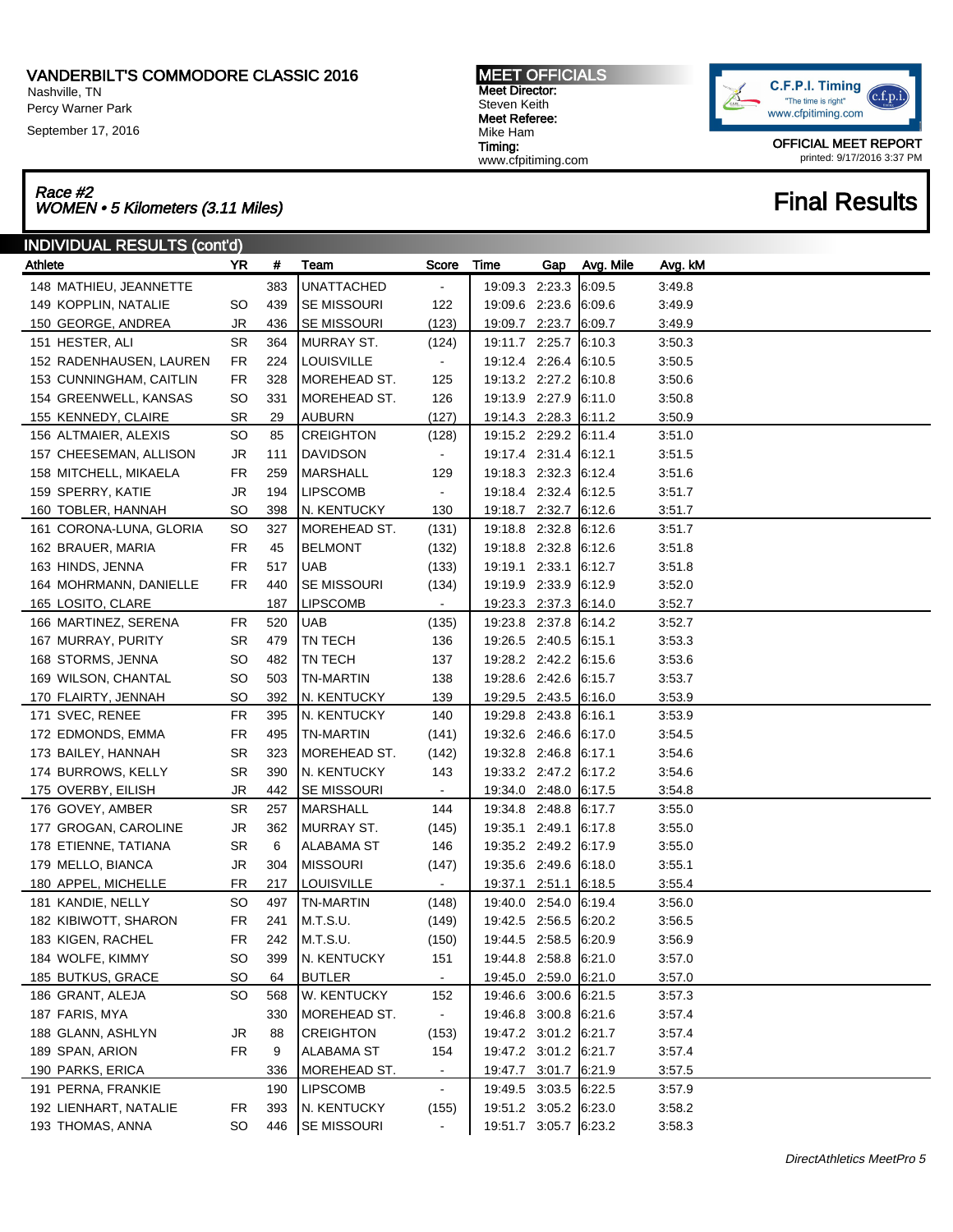Nashville, TN Percy Warner Park

September 17, 2016

### Race #2 Race #2<br>WOMEN • 5 Kilometers (3.11 Miles) Final Results

| <b>INDIVIDUAL RESULTS (cont'd)</b> |           |     |                    |                              |                       |     |           |         |
|------------------------------------|-----------|-----|--------------------|------------------------------|-----------------------|-----|-----------|---------|
| Athlete                            | YR        | #   | Team               | Score                        | Time                  | Gap | Avg. Mile | Avg. kM |
| 194 HEAVERN, ANSLEY                | <b>FR</b> | 154 | <b>GEORGIA</b>     |                              | 19:51.7 3:05.7        |     | 6:23.2    | 3:58.3  |
| 195 HUTCHCRAFT, RACHEL             | SO        | 437 | SE MISSOURI        |                              | 19:51.8 3:05.8 6:23.2 |     |           | 3:58.3  |
| 196 MACTURK, KATIE                 | <b>FR</b> | 112 | DAVIDSON           |                              | 19:53.9 3:07.9        |     | 6:23.9    | 3:58.8  |
| 197 TERP, CARLY                    | <b>SO</b> | 281 | <b>MISS STATE</b>  |                              | 19:54.6 3:08.6        |     | 6.24.1    | 3:58.9  |
| 198 CLODY, COURTNEY                | <b>SO</b> | 411 | OHIO STATE         |                              | 19:56.8 3:10.8        |     | 6:24.8    | 3:59.3  |
| 199 STIEWIG, JORDAN                | <b>FR</b> | 195 | <b>LIPSCOMB</b>    |                              | 19:58.9 3:12.9        |     | 6:25.5    | 3:59.8  |
| 200 MCCLELLAN, MADDY               | <b>FR</b> | 222 | <b>LOUISVILLE</b>  |                              | 20:00.6 3:14.6 6:26.0 |     |           | 4:00.1  |
| 201 POPPELL, SIERRA                | <b>FR</b> | 337 | MOREHEAD ST.       | $\blacksquare$               | 20:01.0 3:15.0        |     | 6:26.2    | 4:00.2  |
| 202 CRAIGO, TAYLOR                 | <b>SO</b> | 256 | <b>MARSHALL</b>    | 156                          | 20:01.1 3:15.1        |     | 6:26.2    | 4:00.2  |
| 203 SOLTISZ, ABBY                  | <b>JR</b> | 339 | MOREHEAD ST.       |                              | 20:01.5 3:15.5        |     | 6:26.3    | 4:00.3  |
| 204 CASTRO, BARKLEY                | JR        | 254 | <b>MARSHALL</b>    | (157)                        | 20:03.3 3:17.3        |     | 6:26.9    | 4:00.6  |
| 205 MOTOR, NATALIE                 | <b>FR</b> | 502 | <b>TN-MARTIN</b>   |                              | 20:04.2 3:18.2 6:27.2 |     |           | 4:00.8  |
| 206 COLLEY, MADISON                |           | 175 | <b>LIPSCOMB</b>    |                              | 20:04.6 3:18.6 6:27.3 |     |           | 4:00.9  |
| 207 PEEK, CHOLE                    | JR        | 522 | <b>UAB</b>         |                              | 20:06.2 3:20.2 6:27.8 |     |           | 4:01.2  |
| 208 FARRELL, MAURA                 | <b>FR</b> | 358 | MURRAY ST.         |                              | 20:07.0 3:21.0        |     | 6:28.1    | 4:01.4  |
| 209 GRASBERGER, KATHERIN           | JR        | 131 | E. KENTUCKY        |                              | 20:07.9 3:21.9        |     | 6:28.4    | 4:01.6  |
| 210 MCKAY, RACHEL                  | <b>SR</b> | 113 | <b>DAVIDSON</b>    | $\blacksquare$               | 20:09.2 3:23.2 6:28.8 |     |           | 4:01.8  |
| 211 FLAHERTY, EMILY                | JR        | 359 | <b>MURRAY ST.</b>  | $\overline{\phantom{a}}$     | 20:12.7 3:26.7        |     | 6:29.9    | 4:02.5  |
| 212 WHITE, CAROLYN                 | <b>SO</b> | 309 | <b>MISSOURI</b>    |                              | 20:13.3 3:27.3        |     | 6:30.1    | 4:02.7  |
| 213 TEGGE, JESSICA                 | <b>JR</b> | 397 | N. KENTUCKY        | (158)                        | 20:13.4 3:27.4        |     | 6:30.2    | 4:02.7  |
| 214 LEWIS, MARIELLE                | <b>FR</b> | 518 | <b>UAB</b>         |                              | 20:15.5 3:29.5        |     | 6:30.8    | 4:03.1  |
| 215 BRANDS, MICHAELA               | FR        | 86  | <b>CREIGHTON</b>   |                              | 20:15.7 3:29.7        |     | 6:30.9    | 4:03.1  |
| 216 KURATH, HANNAH                 | <b>FR</b> | 67  | <b>BUTLER</b>      |                              | 20:17.2 3:31.2        |     | 6:31.4    | 4:03.4  |
| 217 SHORT, ABIGAIL                 | <b>FR</b> | 261 | <b>MARSHALL</b>    | (159)                        | 20:18.9 3:32.9        |     | 6:31.9    | 4:03.8  |
| 218 BRAINARD, ALEXA                | <b>JR</b> | 566 | <b>W. KENTUCKY</b> | 160                          | 20:20.9 3:34.9        |     | 6:32.5    | 4:04.2  |
| 219 GRIFFIN, EMANI                 | JR        | 361 | <b>MURRAY ST.</b>  |                              | 20:23.4 3:37.4        |     | 6:33.4    | 4:04.7  |
| 220 HOLLAND, BRIANNE               |           | 181 | <b>LIPSCOMB</b>    |                              | 20:23.4 3:37.4 6:33.4 |     |           | 4:04.7  |
| 221 LANE, JANICE                   | JR        | 7   | <b>ALABAMA ST</b>  | 161                          | 20:23.8 3:37.8        |     | 6:33.5    | 4:04.8  |
| 222 ANDREWS, JASMYN                | <b>SR</b> | 322 | MOREHEAD ST.       | $\blacksquare$               | 20:26.4 3:40.4        |     | 6:34.3    | 4:05.3  |
| 223 BEST, LAUREN                   |           | 324 | MOREHEAD ST.       | $\overline{\phantom{a}}$     | 20:26.5 3:40.5        |     | 6:34.4    | 4:05.3  |
| 224 FYE, HALEY                     | FR        | 87  | <b>CREIGHTON</b>   | $\qquad \qquad \blacksquare$ | 20:28.2 3:42.2 6:34.9 |     |           | 4:05.6  |
| 225 ARMSTRONG, MADELINE            | JR        | 253 | <b>MARSHALL</b>    | $\blacksquare$               | 20:29.5 3:43.5 6:35.3 |     |           | 4:05.9  |
| 226 PARKER, AMANDA                 | FR        | 368 | <b>MURRAY ST.</b>  |                              | 20:33.0 3:47.0        |     | 6:36.4    | 4:06.6  |
| 227 MONTGOMERY, TAYLOR             |           | 334 | MOREHEAD ST.       |                              | 20:34.7 3:48.7        |     | 6:37.0    | 4:06.9  |
| 228 BURGIN, ALLISON                |           | 356 | MURRAY ST.         |                              | 20:38.1 3:52.1        |     | 6:38.1    | 4:07.6  |
| 229 WATKINS, SHELBY                |           | 341 | MOREHEAD ST.       |                              | 20:39.0 3:53.0 6:38.4 |     |           | 4:07.8  |
| 230 KERBY, MARY                    | FR        | 258 | <b>MARSHALL</b>    |                              | 20:39.4 3:53.4 6:38.5 |     |           | 4:07.9  |
| 231 EGBENIYI, ABIKE                | <b>FR</b> | 240 | M.T.S.U.           | $\overline{\phantom{a}}$     | 20:41.0 3:55.0 6:39.0 |     |           | 4:08.2  |
| 232 BUSER, ANNA                    | <b>JR</b> | 109 | <b>DAVIDSON</b>    | $\qquad \qquad \blacksquare$ | 20:43.0 3:57.0        |     | 6:39.7    | 4:08.6  |
| 233 ROMINE, TAYLOR                 |           | 191 | <b>LIPSCOMB</b>    |                              | 20:45.7 3:59.7        |     | 6:40.5    | 4:09.1  |
| 234 IBARRA, KELSEY                 |           | 182 | <b>LIPSCOMB</b>    |                              | 20:46.4 4:00.4        |     | 6:40.7    | 4:09.3  |
| 235 SEBOK, AMELIA                  | FR        | 338 | MOREHEAD ST.       | $\overline{\phantom{a}}$     | 20:48.9 4:02.9 6:41.6 |     |           | 4:09.8  |
| 236 HOLT, ERICA                    |           | 365 | MURRAY ST.         | $\blacksquare$               | 20:55.1 4:09.1        |     | 6:43.6    | 4:11.0  |
| 237 AMES, SAVANNAH                 | JR        | 565 | W. KENTUCKY        | 162                          | 20:56.2 4:10.2 6:43.9 |     |           | 4:11.2  |
| 238 SCANLON, KYLA                  | <b>FR</b> | 570 | <b>W. KENTUCKY</b> | 163                          | 20:58.2 4:12.2 6:44.6 |     |           | 4:11.6  |
| 239 VEISZ, ADRIENN                 | <b>FR</b> | 284 | <b>MISS STATE</b>  | $\blacksquare$               | 21:00.4 4:14.4 6:45.3 |     |           | 4:12.1  |
|                                    |           |     |                    |                              |                       |     |           |         |

MEET OFFICIALS Meet Director: Steven Keith Meet Referee: Mike Ham Timing: www.cfpitiming.com



OFFICIAL MEET REPORT printed: 9/17/2016 3:37 PM